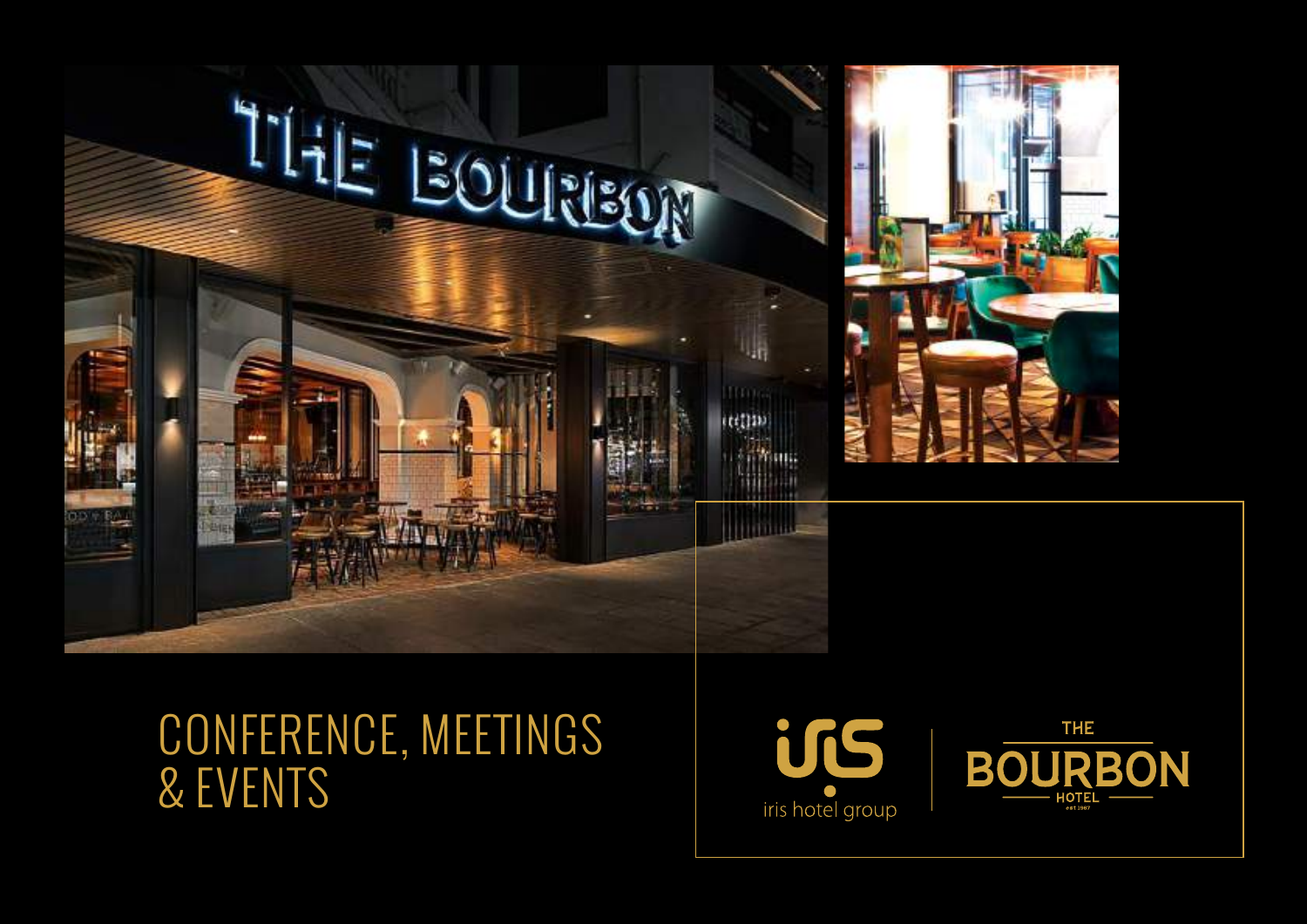# AN EVENT SPACE  *FOR EVERYONE*

Potts Point Exhibition Centre is located within the inner-city suburb of Potts Point, just a stones throw away from Sydney's CBD. It boasts fantastic transport links, being in close proximity to Kings Cross train station and other readily available modes of travel.

Offering natural light and flexible room configurations our function spaces are suitable for intimate meetings, conference and training sessions, birthdays, engagements and product launches.

Whether your event is large or small, our catering packages provide delicious options for your delegates. Our dedicated on-site staff will arrange catering to complement your event, with options including breakfast meetings, morning and afternoon teas, lunch and dinners through to post-event cocktail packages.

#### **FEATURES**

Prime CBD location Rooms to suit 10 to 250 people Spacious pre-function and break out areas Flexible room configurations Delicious event packages Natural lighting

#### **EQUIPMENT**

Data projector and screen LCD television Wireless internet PA system Onsite technical assistance Lift access On-site accommodation

**SERVICES** Professional catering Inclusive conference day package



*tel: (02) 9035 8888 www.thebourbon.com.au functions@thebourbon.com.au 22 Darlinghurst Rd, Potts Point NSW 2011*

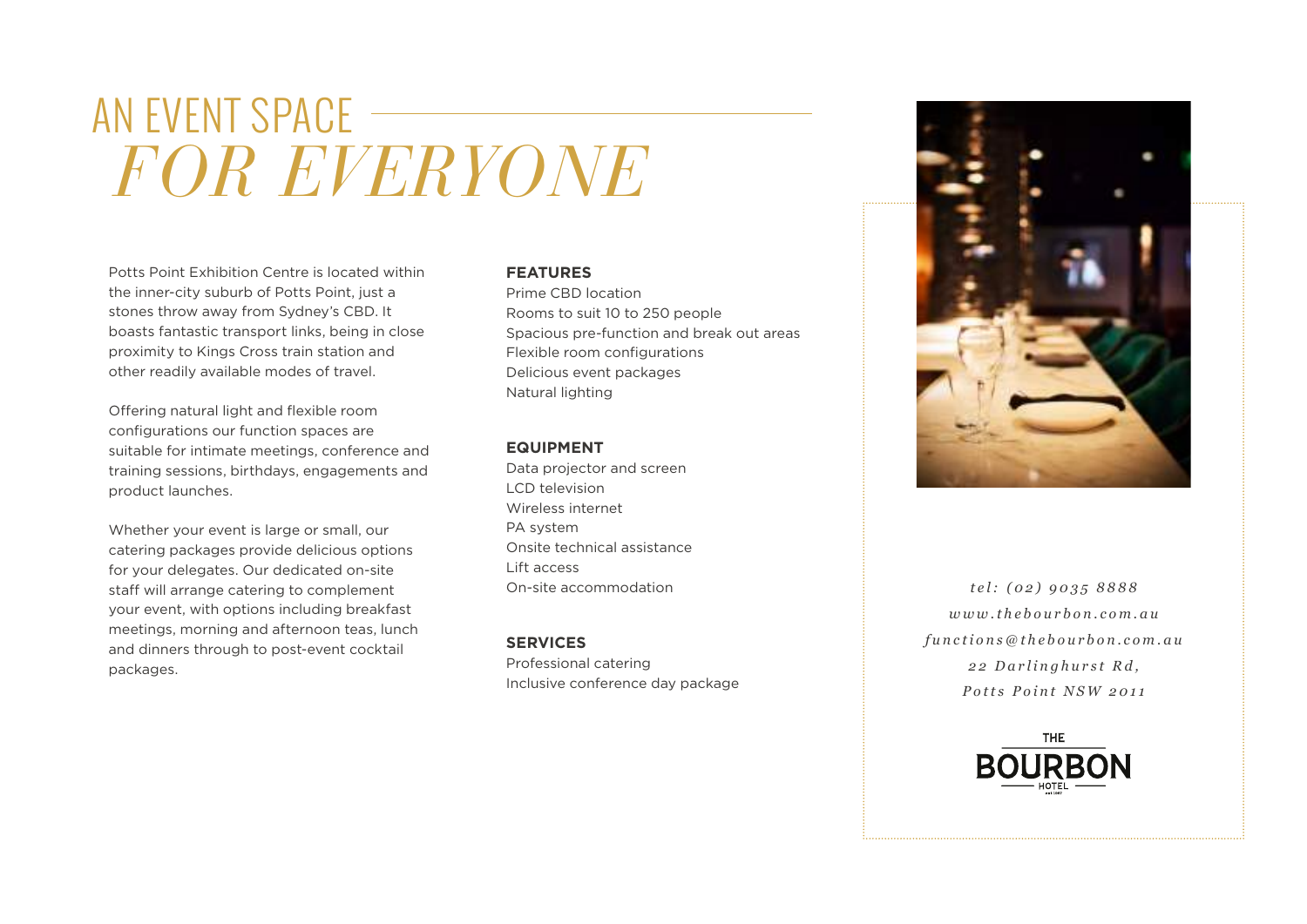

# FUNCTION  *SPACES* GROUND FLOOR



#### **RUSHCUTTERS CORNER**

This intimate and secluded space located at the rear of the venue is ideal for groups who want to be a part of the main environment yet enjoy a spacious area of their own. Perfect for celebratory seated dinners, business lunches and cocktail parties.



#### **RED LEAF LOUNGE**

An opened area that features panoramic windows overlooking the outdoor terrace. Furnished with lush lounges and cosy booths, it's perfect for larger receptions, cocktail parties, product launches and media events.



#### **THE NOOK**

The ultimate experience. Bottle service and private host available on request.

**SIT-DOWN 32**

**COCKTAIL 80**

**SIT-DOWN 12**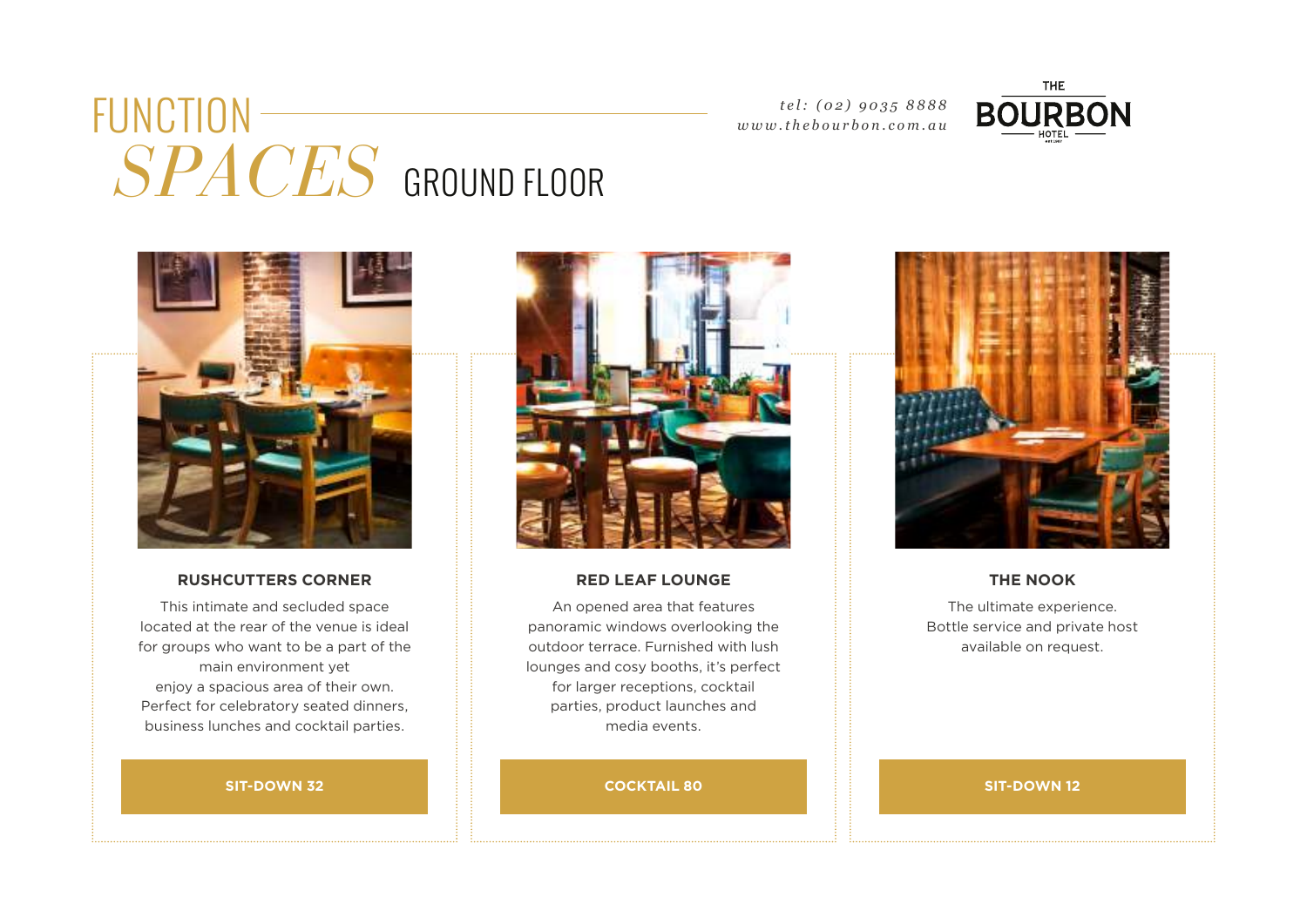

# FUNCTION- *SPACES* GROUND FLOOR



#### **THE DEN**

A luxe and intimate space that epitomises sophisticated elegance and impeccable detail. Featuring its own contemporary fireplace, this exquisite art deco space allows for privacy whilst still allowing your group to enjoy the venues atmosphere.

**SIT-DOWN 14 | COCKTAIL 30**



### **THE BOULEVARD**

This unique outdoor/indoor terrace area is suitable for large groups and events. It overlooks the renowned Macleay street.

**SIT-DOWN 35 | COCKTAIL 70**



### **MACLEAY SUITE**

Overlooking the heritage listed El-Alamein Memorial Fountain, this sunlit space is perfect for any intimate dinner or gathering.

**SIT-DOWN 6 | COCKTAIL 15**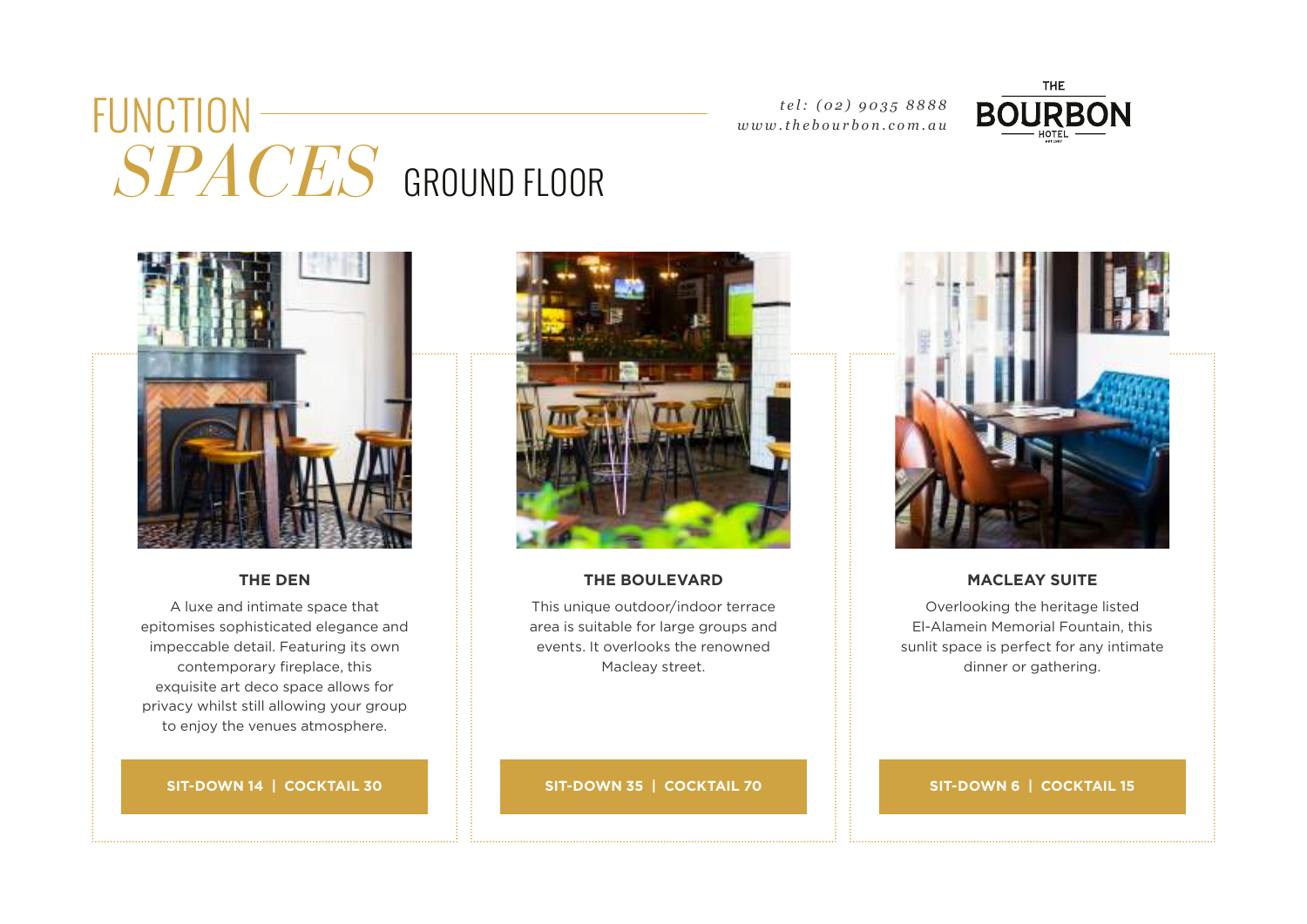

# FUNCTION -SPACES LEVEL ONE

## *INDOORS*

### **KINGS LANDING**

An intimate function space with casual lounge seating suitable for cocktail receptions followed by a sit down dinner.

# *OUTDOORS*

### **JOSEPH POTTS TERRACE**

Unique indoor/outdoor terrace with panoramic views of Potts Point and Darlinghurst Street below, suitable for large events.

**INDOORS SIT-DOWN 60 | COCKTAIL 200 CLASSROOM 20 | THEATRE 60**

> **OUTDOORS COCKTAIL 100**



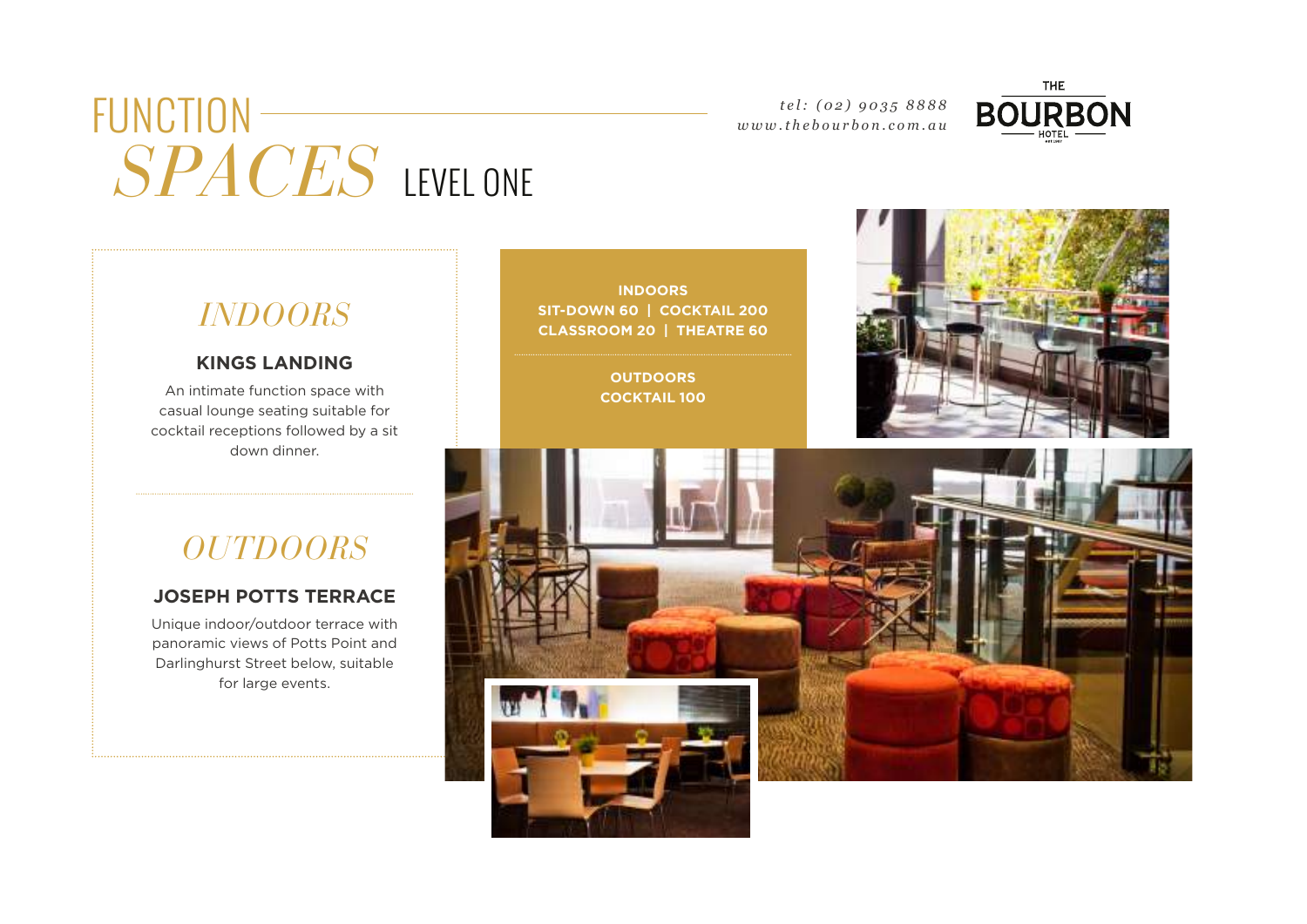

# FUNCTION-SPACES LEVEL TWO

## *INDOORS*

### **EL ALAMEIN LOFT**

The perfect space for seated dinners, product launches or cocktail parties. A large open area with an exclusive bar when joined with the Darlinghurst Pavilion.

# *OUTDOORS*

### **DARLINGHURST PAVILION**

An open outdoor terrace, with wooden lattice detailing, a great add on to the El Alamein Loft for those larger product launches and media events.

**INDOORS SIT-DOWN 64 | COCKTAIL 150 CLASSROOM 55 | THEATRE 100**

> **OUTDOORS COCKTAIL 150**



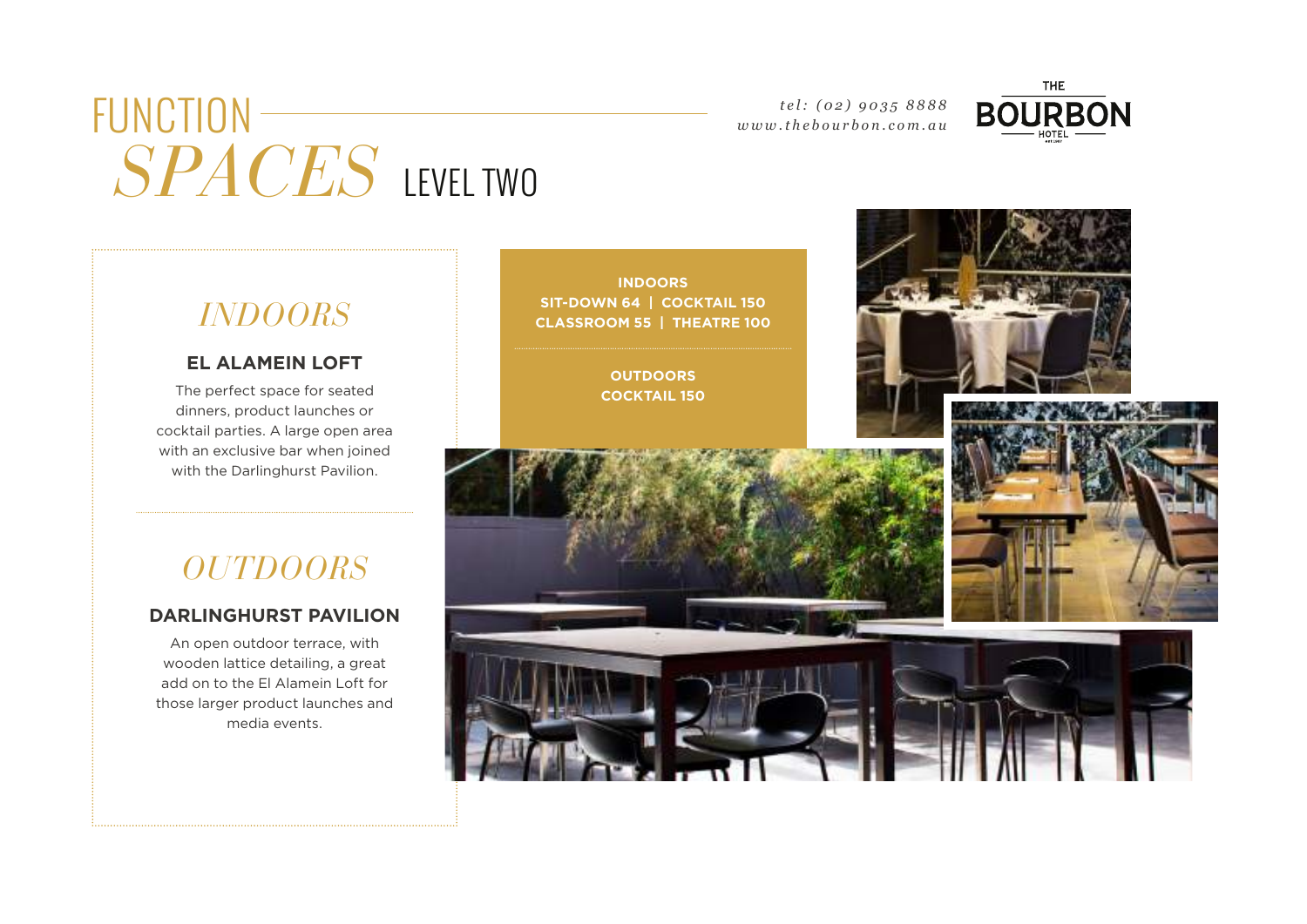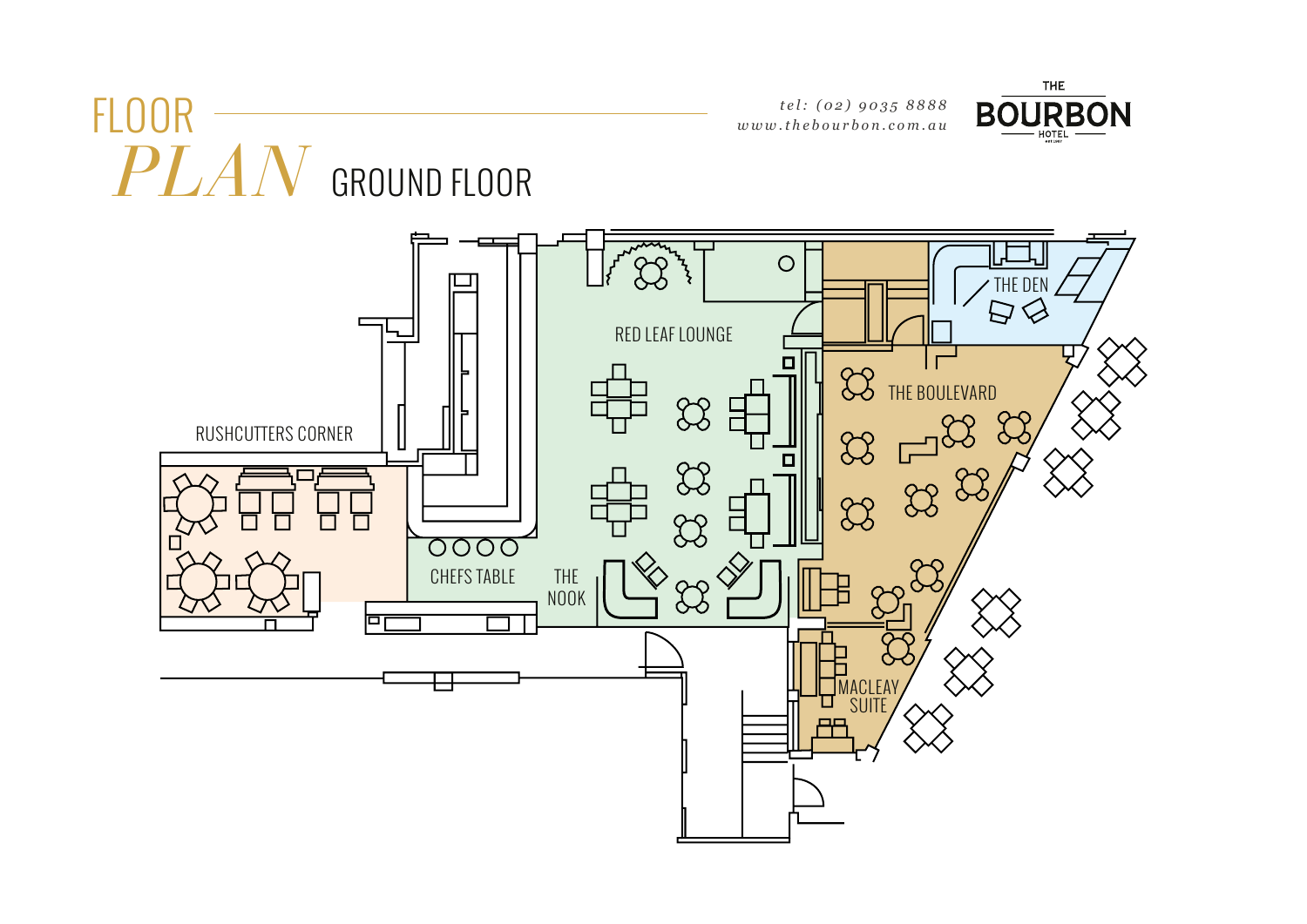## THE FLOOR *tel: (02) 9035 8888* **BOURBON** *www.thebourbon.com.au PLAN* FIRST FLOOR 冒 LIFT  $\bigcirc$  $\bigcirc$ **JOSEPH**  $\bigcap$ POTTS TERRACE **TOILETS** KINGS LANDING LCD  $\bigcap$  $\bigcap$ BAR LCD LCD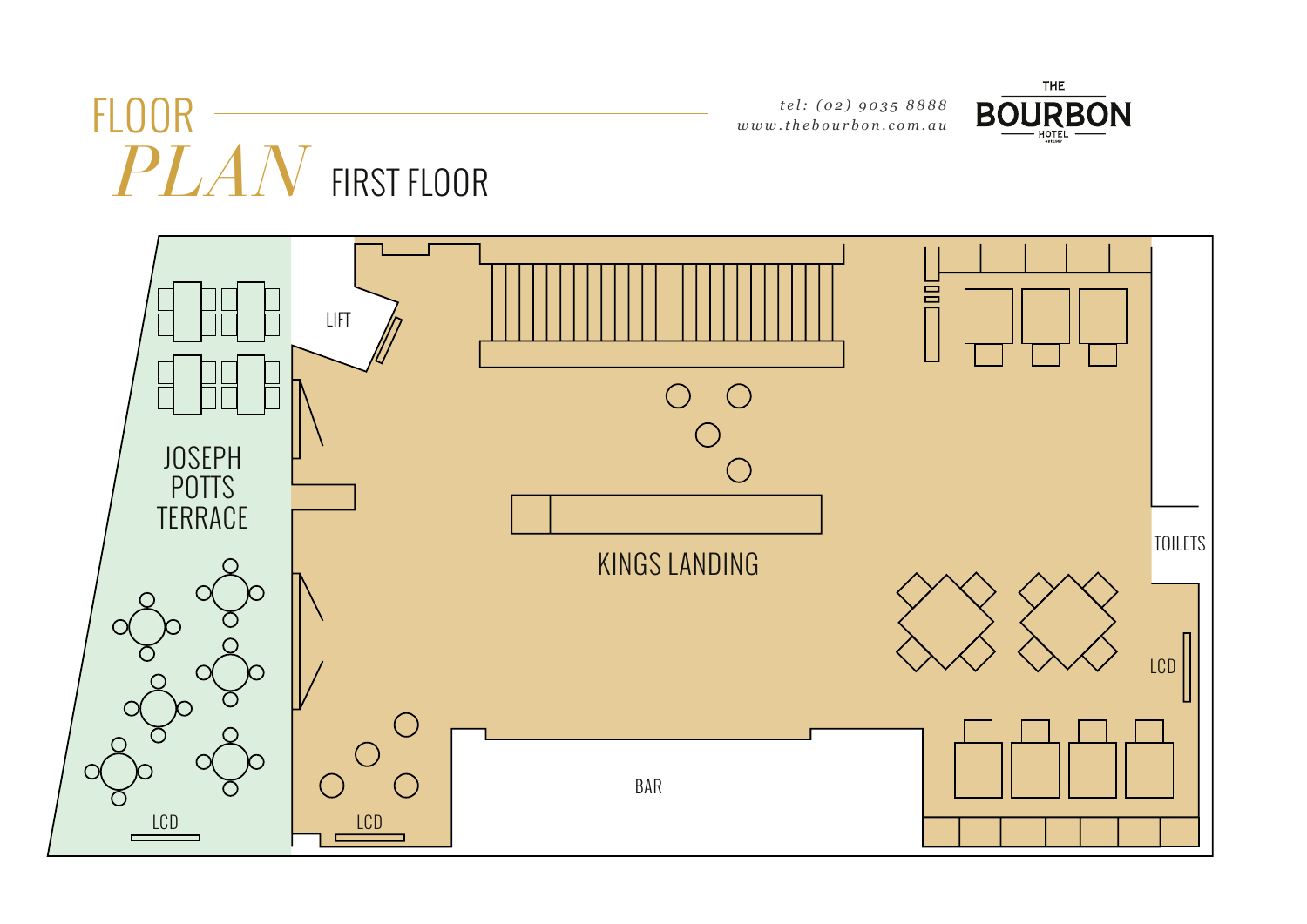

# FLOOR  *PLAN* SECOND FLOOR

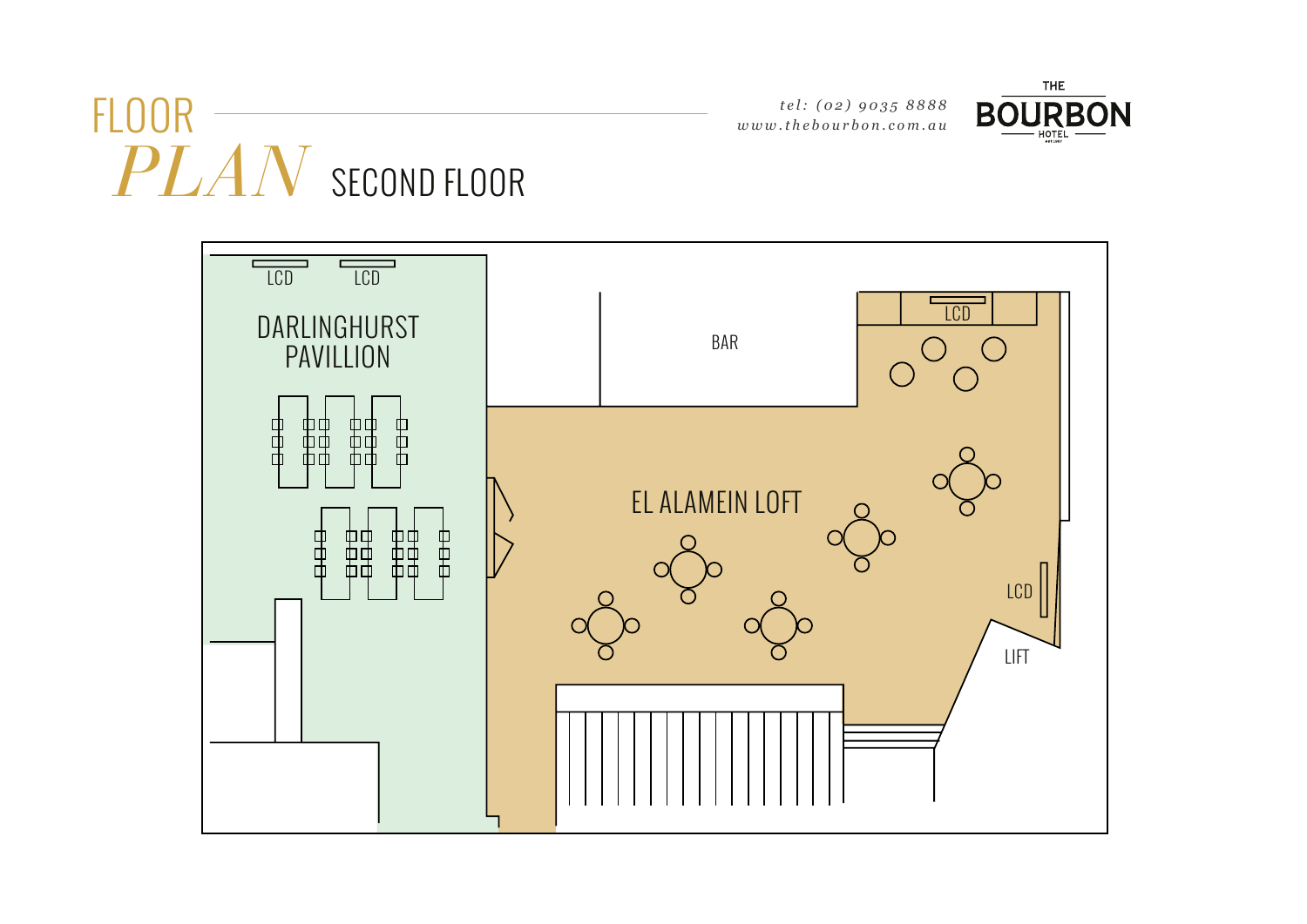# CORPORATE  *MENU*



*tel: (02) 9035 8888 www.thebourbon.com.au*





## *BREAKFAST PACKAGE*

#### **\$35 PER PERSON**

Poached free range eggs with grilled tomato, crispy bacon, beef sausages, sautéed mushroom and toasted sourdough bread Fresh orange juice Selection of Danish pastries, freshly baked muffins and croissants Fresh seasonal fruit Selection of preserves Freshly brewed coffee and infused tea selection

### *TEA AND COFFEE PACKAGE*

**\$15 PER PERSON** Freshly brewed coffee and infused tea selection Gourmet biscuits

### *MORNING / AFTERNOON TEA PACKAGE*

#### **\$20 PER PERSON**

Selection of mini desserts, Danish pastries and muffins Freshly brewed coffee and infused tea selection

*Book the breakfast and buffet lunch package combined to receive a discount of \$10 per person.*

### *GOURMET SANDWICH PACKAGE*

**\$25 PER PERSON** Chef selection of gourmet sandwiches and tortilla wraps Fresh orange juice Freshly brewed coffee and infused tea selection

### *BUFFET LUNCH PACKAGE*

#### **\$40 PER PERSON**

Buffet lunch with Chef's selection of two hot dishes Seasonal vegetables Chef's gourmet salad Seasonal fruit Farmhouse cheeses and crackers Orange juice Freshly brewed coffee and infused tea selection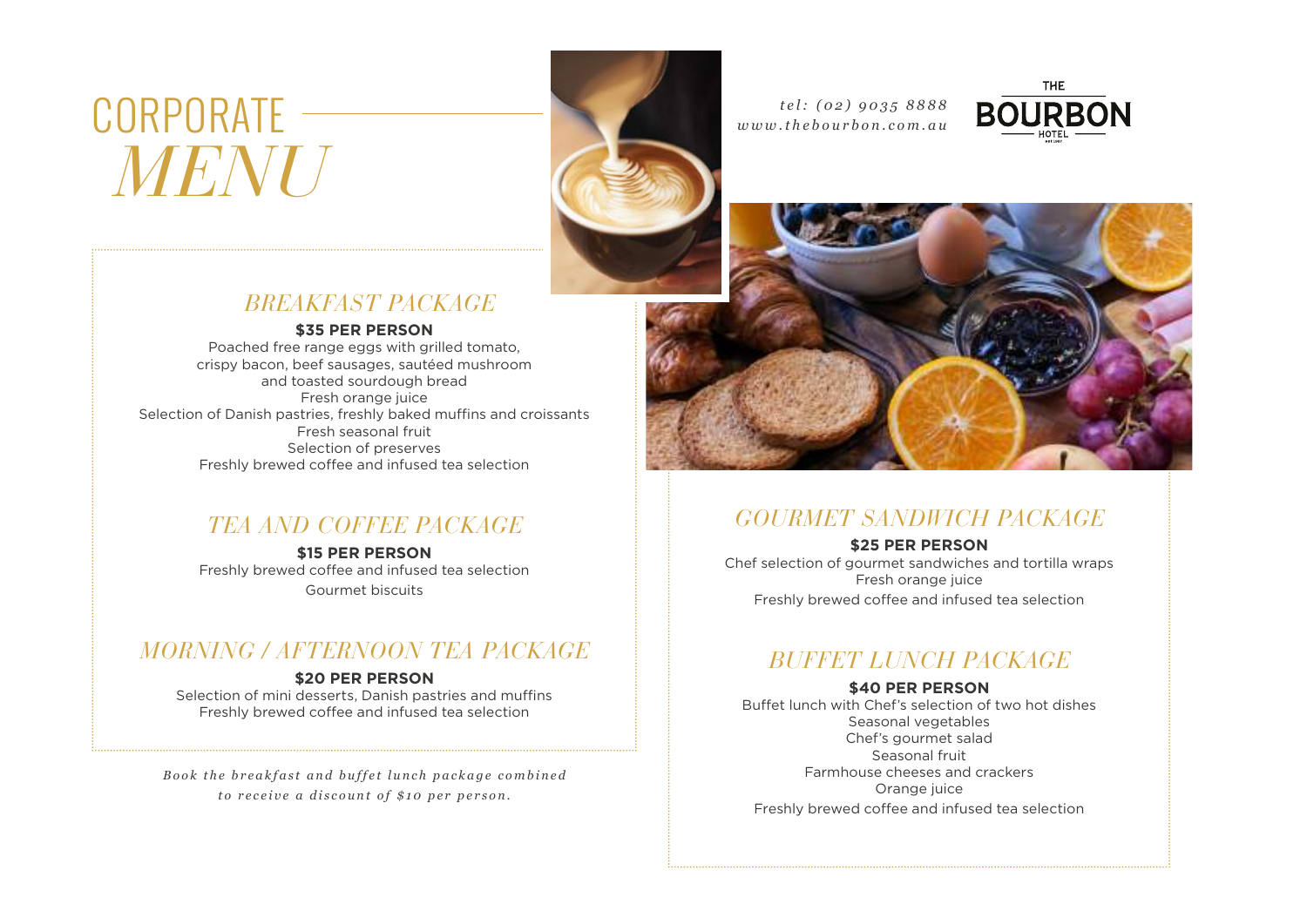

# MASTERCLASS  *PACKAGES*

### *CHEFS TABLE PRIVATE MASTERCLASS PACKAGE*

### **MAXIMUM OF 5 GUESTS**

### **GRAIN-FED VERSES GRASS-FED \$150 PER PERSON**

3 course meal, paired with a selection of wines

### **ALL YOU NEED TO KNOW ABOUT RIBS \$120 PER PERSON**

Different ribs and sauces, paired with a selection of wines

#### **BURGER MASTERCLASS \$120 PER PERSON**

Making the perfect burger, buns and sauces, matched with a selection of local and imported beers

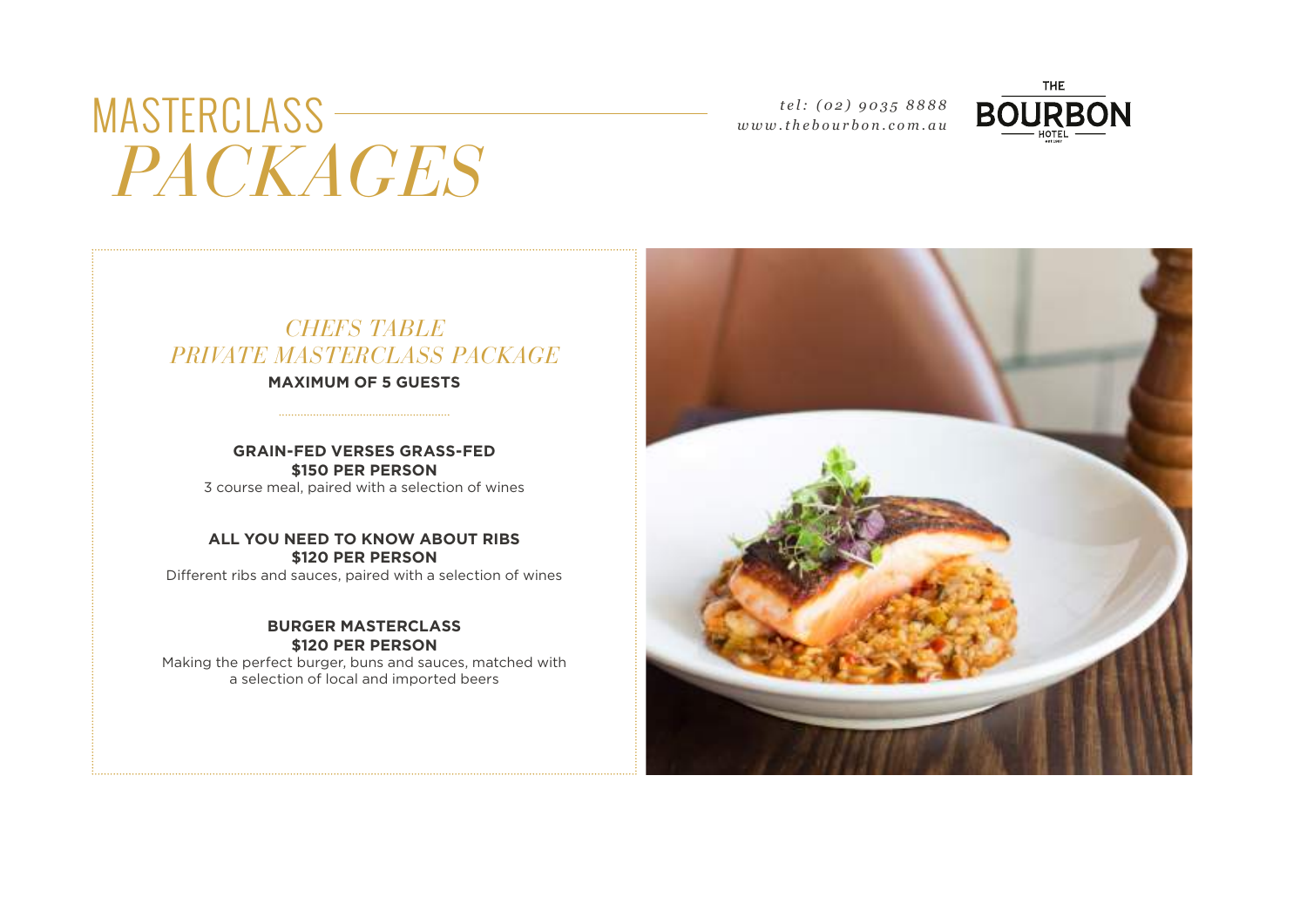# FUNCTION  *MENUS*

### *CANAPE PACKAGES*

**YOUR CHOICE OF 6, 8 OR 10 ITEMS FROM THE HOT AND COLD CANAPES**

#### **MINIMUM 20 GUESTS**

**6 PIECE CANAPÉ PACKAGE \$28 PER PERSON**

**8 PIECE CANAPÉ PACKAGE \$35 PER PERSON**

**10 PIECE CANAPÉ PACKAGE \$45 PER PERSON**

**COLD CANAPÉS**

Guacamole, tomato salsa & fetta cheese tartlet (v)

Cajun spiced steak tartar, sourdough toast, micro herbs

Prosciutto, Goat's cheese & mint tartlet

Vegetarian rice pepper rolls *w/ hoisin peanut sauce (v)*

Natural oysters w/ lemon (gf)

Spiced beetroot & goat cheese tartlet *w/ caramelised walnuts (v)*

> Shrimp cocktail crostini *w/ avocado & garlic aiol* Spicy chilli prawn skewers

*w/ pepperoni mayo (gf)*

*tel: (02) 9035 8888 www.thebourbon.com.au*



#### **HOT CANAPÉS**

Oyster Rockefeller *w/ brioche crumbs & cafe de Paris butter* Pumpkin & ricotta arancini balls (v) Fried chicken bites *w/ a buttermilk marinade & BBQ devilled sauce* Grilled chicken skewers *w/ house dill sauce* Beef bourguignon pie *w/ crushed peas* Grilled bacon wrapped meatballs *w/ house BBQ sauce (gf)* Hot chicken wings Lobster spring roll *w/ pepperoni aioli* Gourmet chicken pie Tandoori chicken filo cigar *w/ roasted garlic aioli* Pumpkin & spinach calzone (v) Smoked salmon croquette Sweet potato & corn fritter (v) Caramelised onion & Goat's cheese quiche (v)



## *SUBSTANTIAL* **\$7 EACH**

Wagyu beef slider *w/ house slaw & devilled BBQ sauce* Slow cooked pulled pork slider *w/ Dijon aioli & house pickles* Grilled chicken slider *w/ house slaw & roasted garlic aioli* Fish taco *w/ a soft wheat tortilla, pineapple, avocado & chilli salsa* Scotch steak *w/ mushroom sauce served on a crispy sourdough* Marinated, pan seared baby squid *w/ witlof salad (gf)*  Reuben toasted sandwich

Caesar salad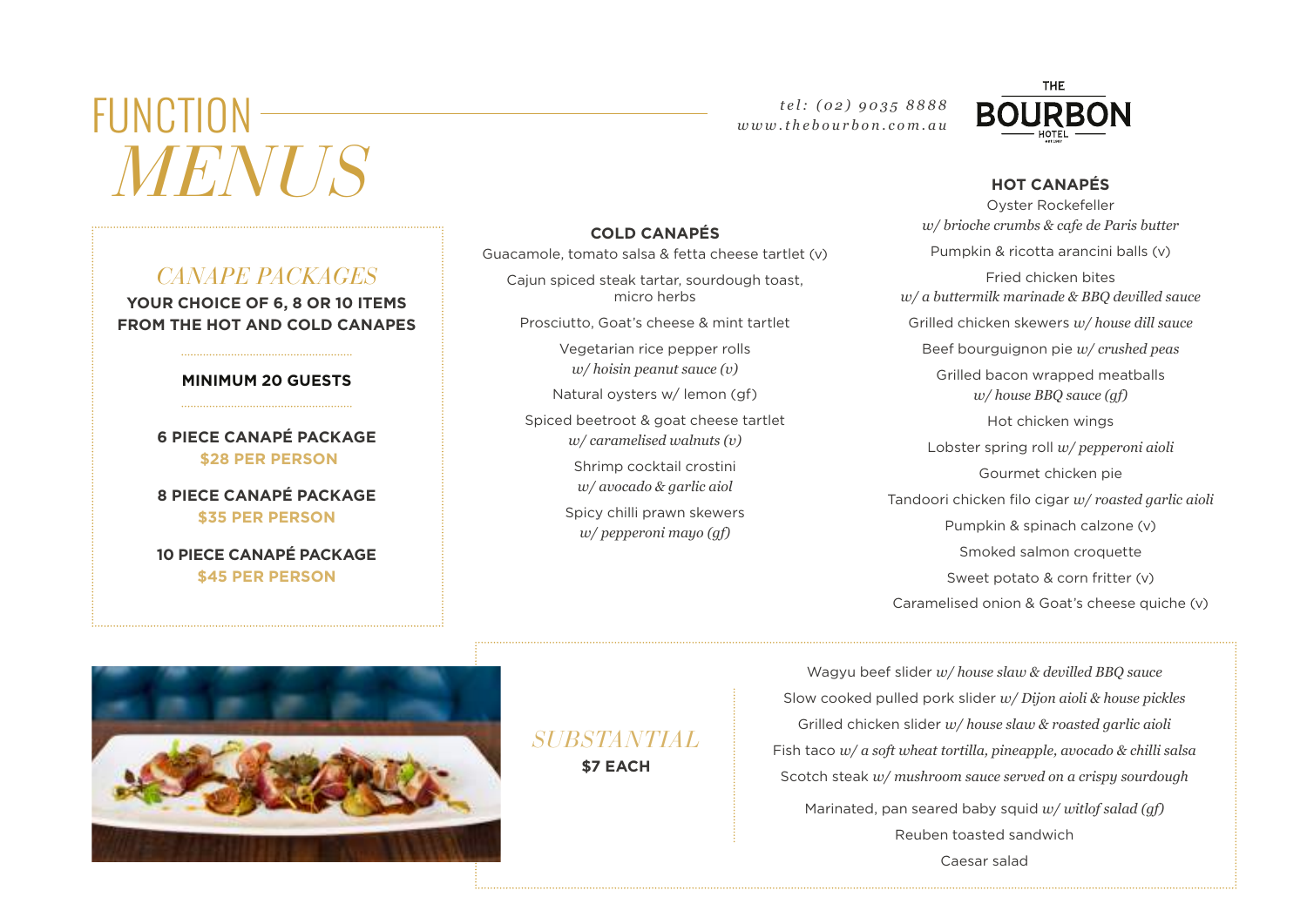# FUNCTION- *MENUS*

*tel: (02) 9035 8888 www.thebourbon.com.au*



### **STARTER**

**BABY SQUID SALAD** *(gf) Marinated & pan seared w/ onion, grapefruit, rocket & fried shallots*

**PUMPKIN & PESTO ARANCINI** *(v) Panko crumbed arancini w/ parmesan cheese & roasted garlic aioli*

**CRAB CAKE** *Blue swimmer crab cake w/ red pepper mayo & rocket*

**BEEF CARPACCIO** *(gf) Thinly sliced beef w/ rocket, parmesan & balsamic*

**MAPLE GLAZED PORK BELLY** *(gf) Crispy skin pork belly w/ red wine jus, & an apple & fennel salad*

**MUSHROOM & PUMPKIN SALAD** *(v) (vg) (gf) Field mushroom w/ roasted pumpkin, rocket, roasted walnuts & a red wine vinaigrette*

### **MAINS**

**GRILLED SALMON FILLET** *(gf) Crispy skin salmon w/ jambalaya risotto & a pea tendrils salad*

**STRIPLOIN STEAK** *250g grain fed striploin w/ potato wedges, steam veg & pepper sauce*

**JAMBALAYA** *(gf) Southern seafood risotto w/ prawns, lobster, chorizo & vegetables*

**JERK CHICKEN** *(gf) Marinated chicken supreme w/ crispy sweet potato, chimichurri & pomegranate served w/ salad*

**MUSHROOM STACK** *(v) (gf) Roasted Portobello mushrooms w/ grilled haloumi, zucchini, goat cheese & pesto*

**BARNSLEY CHOP** *(gf) Grilled Barnsley chop w/ roasted heirloom carrots, asparagus & tzatziki sauce*

#### **DESSERT**

**DUET OF SORBET** *(v) (vg) (gf) Raspberry & Mango sorbet*

**VANILLA BEAN PANNA COTTA** *(v) (gf) Panna cotta w/ mix berries & vanilla ice cream*

**CHEESE CAKE (V)**  *New York baked cheesecake w/ mixed berries & vanilla ice cream*

**CHOCOLATE FONDANT** *(v) Chocolate & raspberry fondant w/ chocolate sauce*



### *SET MENUS*

### **MINIMUM 20 GUESTS**

**2 COURSE SET MENU \$48 PER PERSON**

### **3 COURSE SET MENU \$60 PER PERSON**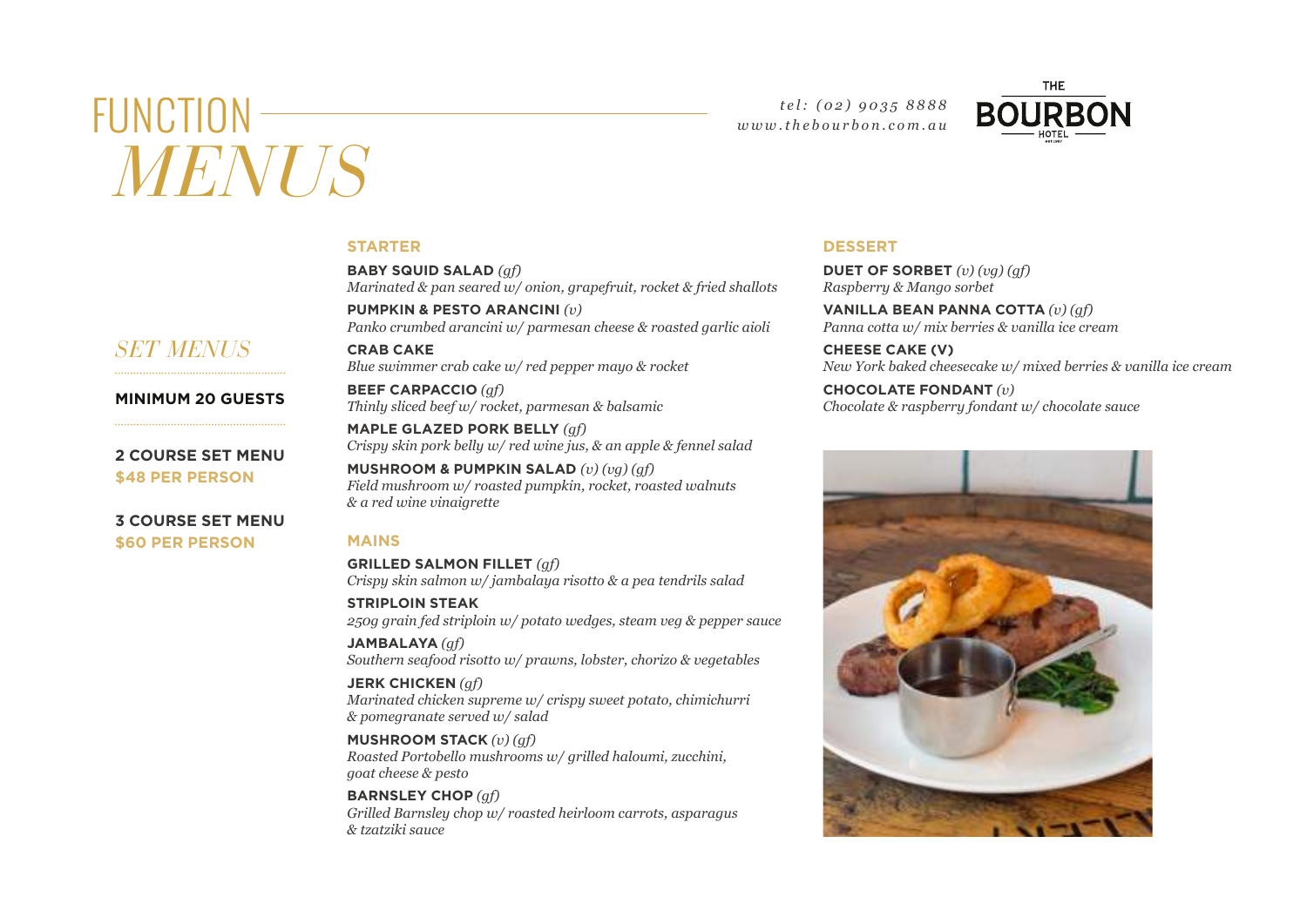# FUNCTION —  *MENUS*

*tel: (02) 9035 8888 www.thebourbon.com.au*



### *PLATTER MENU*

#### **FEEDS 6-8 PEOPLE**

**ANTIPASTO \$45** *Cured meats, marinated vegetables, condiments and bread sticks*

**REUBEN NACHO \$65** *pastrami, chilli con carne, sauerkraut, pickles, Swiss cheese and Russian dressing*

> **ROULETTE CHICKEN WINGS \$65** *take a punt you don't know how spicy one may be*

**DUDE FOOD \$70** *corn dogs, wagyu burgers, beef pies and waffle chips*

**DESSERT PLATTER \$60** *assorted cakes, macaroons and petit fours*

## *BOURBON HIGH TEA*

**\$45 PER PERSON** *Includes a selection of infused teas & glass of sparkling wine*

Selection of sandwiches and mini rolls. Pumpkin and ricotta arancini balls. Selection of mini quiches. Soda baked scones with jam and clotted cream. Selection of mini desserts.

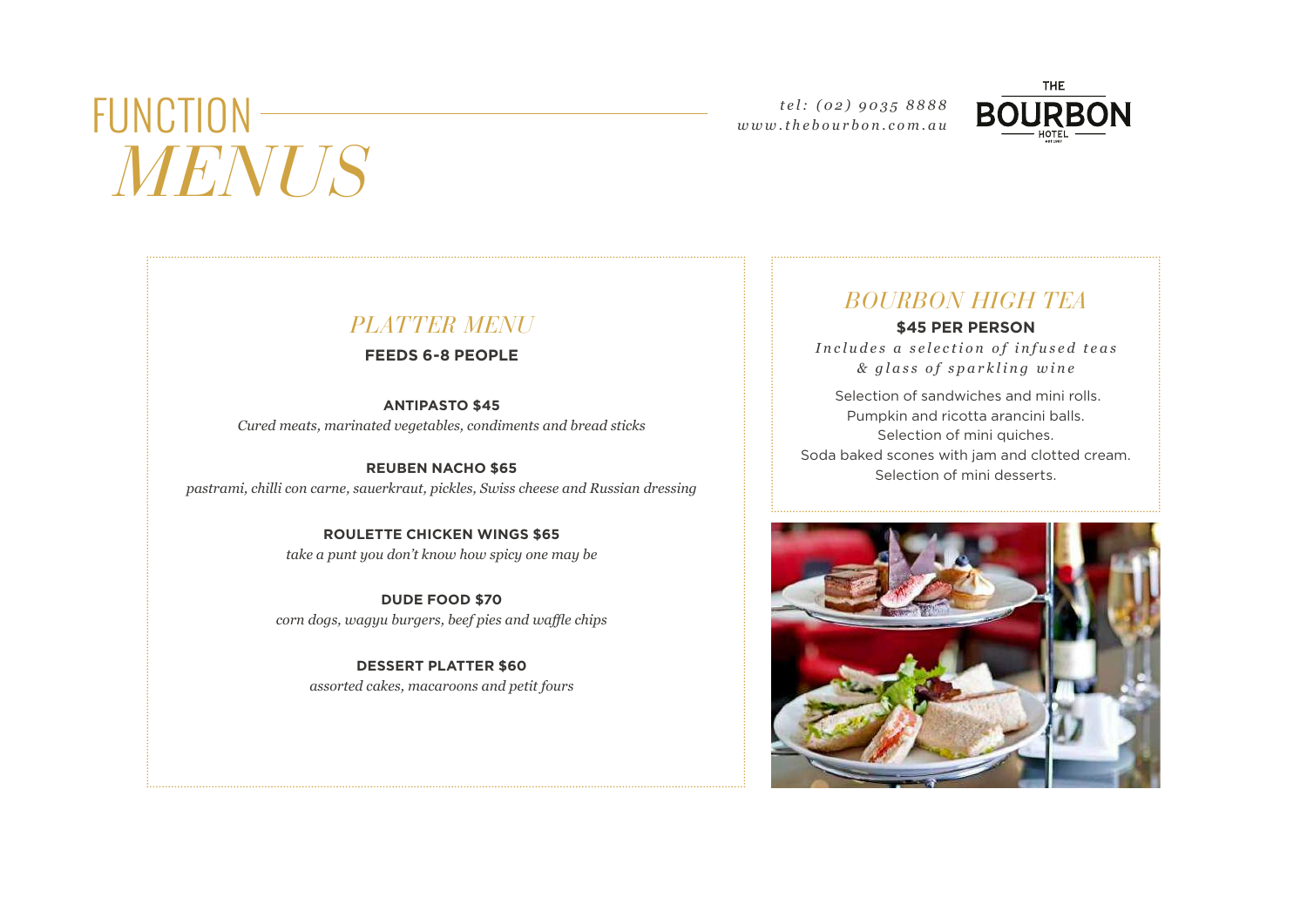# BEVERAGE *PACKAGES*

*tel: (02) 9035 8888 www.thebourbon.com.au*



| <b>PACKAGE1</b>                                                                                                                                                                                                                                                                                                                     | 2 HOURS        | <b>3 HOURS</b> | <b>4 HOURS</b> |
|-------------------------------------------------------------------------------------------------------------------------------------------------------------------------------------------------------------------------------------------------------------------------------------------------------------------------------------|----------------|----------------|----------------|
| Cascade Premium Light<br>Victoria Bitter<br>Reschs<br>Carlton Draught<br>Dalliance Sparkling, Tumbarumba NSW<br>Sweetwater Semillon, Hunter Valley NSW<br>2015 Sweetwater Cabernet Sauvignon, Hunter<br>Valley NSWSoft Drink & Juice                                                                                                | \$40.00        | \$50.00        | \$60.00        |
| <b>PACKAGE 2</b>                                                                                                                                                                                                                                                                                                                    | <b>2 HOURS</b> | <b>3 HOURS</b> | <b>4 HOURS</b> |
| Cascade Premium Light<br>Victoria Bitter<br>Reschs<br>Carlton Draught<br>Pure Blonde<br>Coopers Pale Ale<br>Dalliance Sparkling, Tumbarumba NSW<br>Early Bird Moscato, Hunter Valley NSW<br>Sweetwater Semillon, Hunter Valley NSW<br>2015 Sweetwater Cabernet Sauvignon, Hunter Valley NSW<br>Soft Drink & Juice                   | \$50.00        | \$60.00        | \$70.00        |
| <b>PACKAGE 3</b>                                                                                                                                                                                                                                                                                                                    | <b>2 HOURS</b> | <b>3 HOURS</b> | <b>4 HOURS</b> |
| Cascade Premium Light<br>Pure Blonde<br>Coopers Pale Ale<br>Peroni<br>Dalliance Sparkling, Tumbarumba NSW<br>Early Bird Moscato, Hunter Valley NSW<br>Hungerford Hill Sauvignon Blanc, Tumbarumba NSW<br>2015 Sweetwater Cabernet Sauvignon, Hunter Valley NSW<br>2015 Underground Pinot Noir, Tumbarumba NSW<br>Soft Drink & Juice | \$60.00        | \$70.00        | \$80,00        |

3.

# MIN 20 PEOPLE

### *ADDITIONS*

### **CIDER ON TAP ONLY \$5.00 PER PERSON**

All beers served in middies or schooners only except Cascade Light which is served by the bottle.

All wines to be served by the glass only.

Cider can be added to package 2 or 3 only and for the total number of guests.

Should you purchase a 4 hour beverage package we will waiver the room hire for your event.